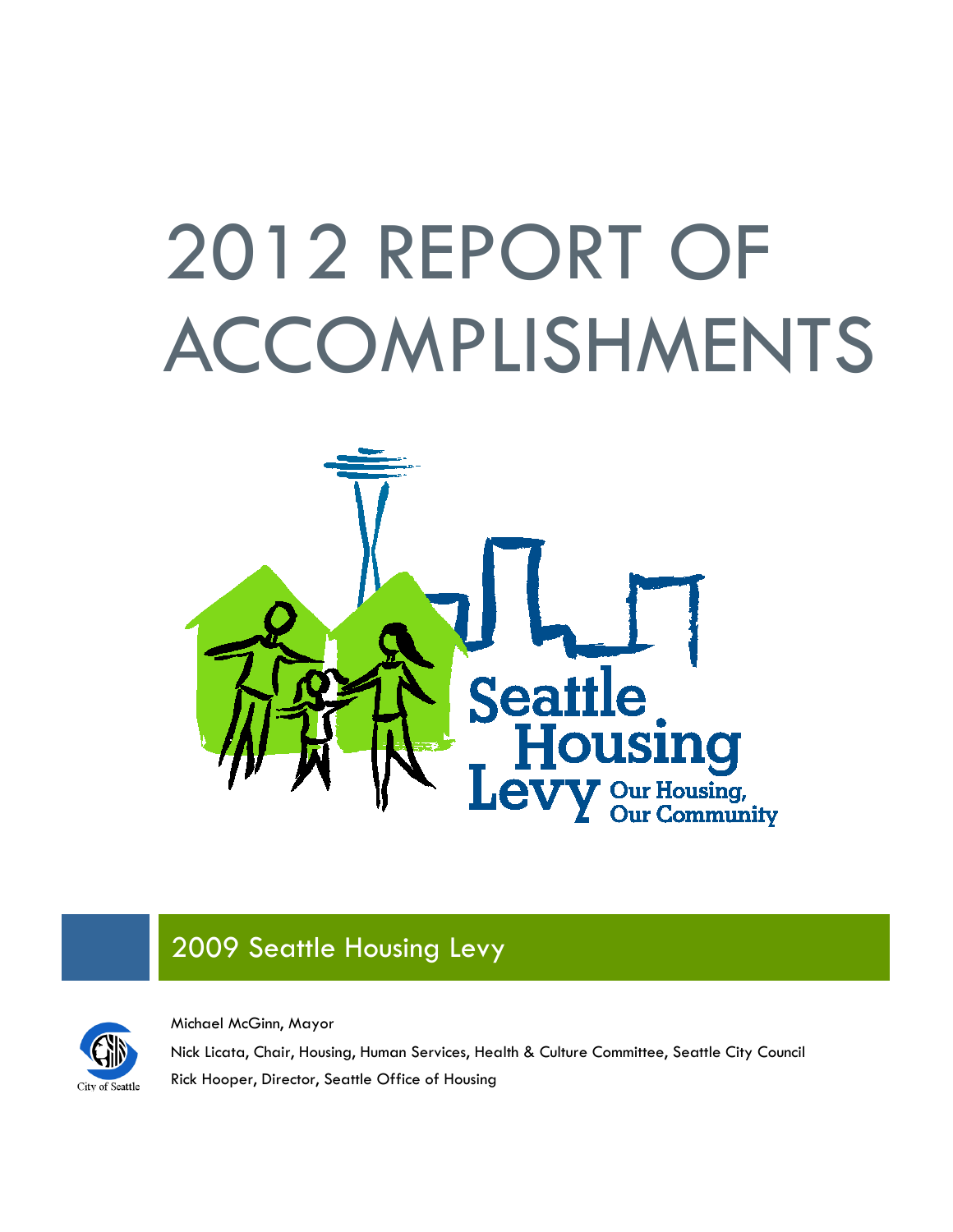## HOUSING LEVY OVERSIGHT COMMITTEE

Josephine Tamayo Murray, Chair, Catholic Community Services of Western Washington Hal Ferris, Vice Chair, Spectrum Development Solutions Ezra Basom, Basom & Associates Jerry DeGrieck, Office of Mayor McGinn Marty Kooistra, Habitat for Humanity Seattle/King County Nicole Macri, Downtown Emergency Service Center Kollin Min, Bill & Melinda Gates Foundation Traci Ratzliff, City Council Central Staff Christine Roveda Rush, Wells Fargo Bank Steve Walker, Washington State Housing Finance Commission Maiko Winkler-Chin, Seattle Chinatown International District Public Development Authority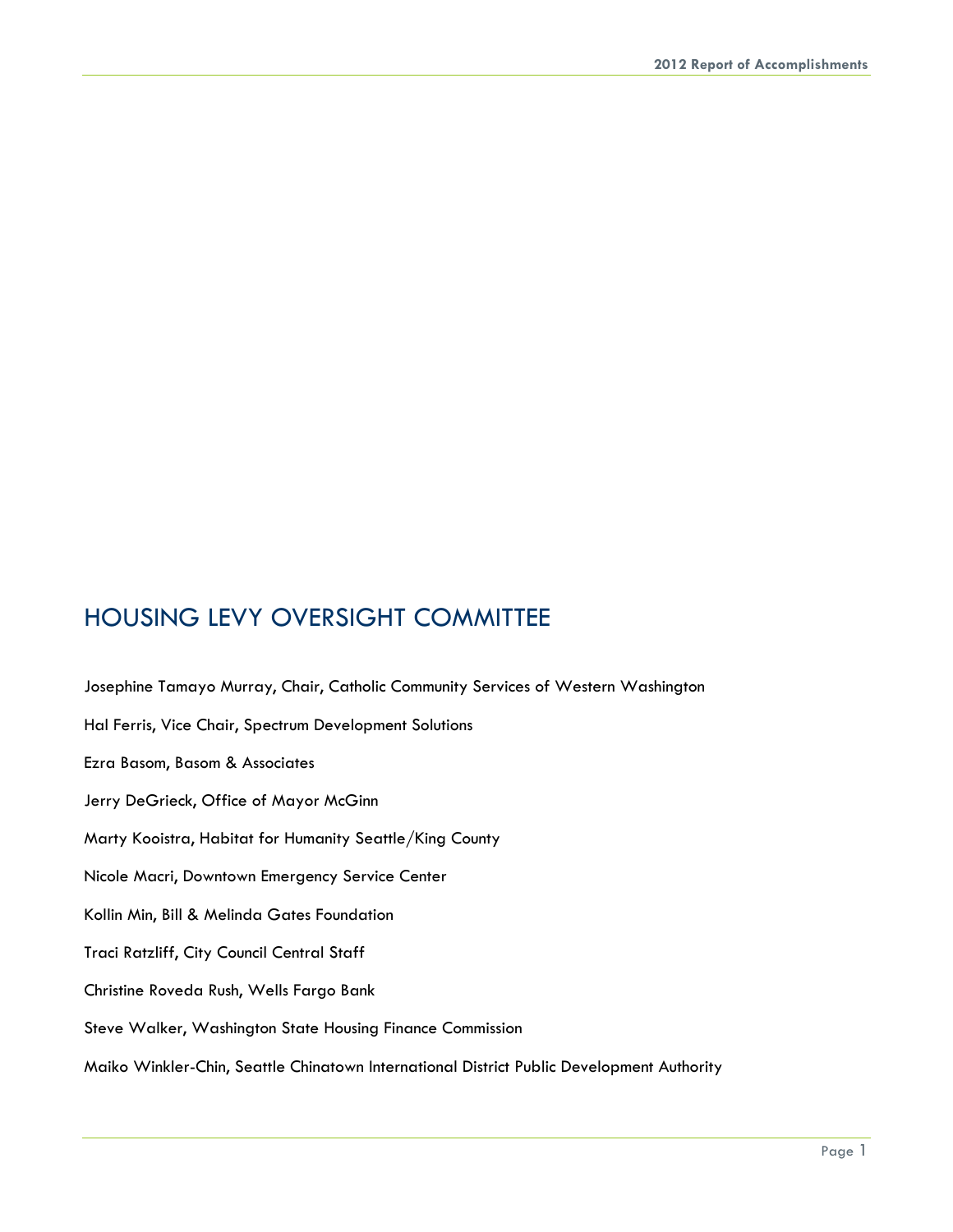## ABOUT THE 2009 SEATTLE HOUSING LEVY

In November 2009, Seattle voters passed a seven-year, \$145 million property tax levy to provide affordable housing opportunities for low-income Seattle residents. The 2009 Housing Levy is the fifth ballot measure funding affordable housing in Seattle, a record of community support unmatched across the country.

Housing Levy programs create and preserve affordable rental housing, assist first-time homebuyers to purchase a home, and provide rent assistance to prevent homelessness. This funding assists some of the most vulnerable people in our community – homeless families and individuals, seniors and people with disabilities living on fixed incomes – as well as people working for low wages who struggle to make ends meet.

#### **An opportunity to live in a safe, affordable home**

#### **Affordable Rental Housing**

More than half the Levy's Rental Production and Preservation Program funding is dedicated to serving households earning below 30% of the median income, up to \$18,200 for a single person or \$23,400 for a three-person family. This includes our neighbors with the fewest resources – seniors and people with disabilities who live on social security alone, and people with minimum wage jobs and those unable to find full-time work. This also includes people experiencing the crisis of homelessness – families facing economic hardship and domestic violence, and homelessness and people with severe disabilities who have lived on the street and need both housing and supportive services.

The rest of the Rental Production and Preservation funding provides affordable rental housing for people earning up to 60% of median income, about \$36,420 for a single person or \$46,860 for a family of three. People who fall into this income bracket provide valuable everyday services to Seattle residents and visitors – food service workers, hotel staff, retail sales persons, child care providers and office support workers.

#### **Homeownership Opportunities**

The Homebuyer Program assists first-time buyers earning up to 80% of area median income, up to \$45,100 for a single person and \$58,000 for a three-person family, giving them an opportunity to live close to where they work. These families include a variety of moderate-income workers, such as hotel, office and retail workers, teachers and other school employees, people providing bookkeeping, copywriting and technology support, plus those working in health and social services.

#### **Preventing Homelessness**

Levy funding provides rental assistance to help individuals and families manage short-term economic crises to prevent homelessness. For those who have become homeless, rental assistance helps them to rapidly regain stable housing.

Affordable housing produced over past several decades assists many people in our community who are struggling with reduced incomes and employment opportunities. Rental housing is kept affordable for a minimum of 50 years – there are now nearly 12,000 City-funded apartments available for lower-income Seattle residents. In addition, over 800 homebuyers purchased their first home with affordable City-funded loans, avoiding risky mortgage loans that have fueled the current foreclosure crisis. The investment that Seattle voters made in affordable housing also creates construction jobs and ongoing employment.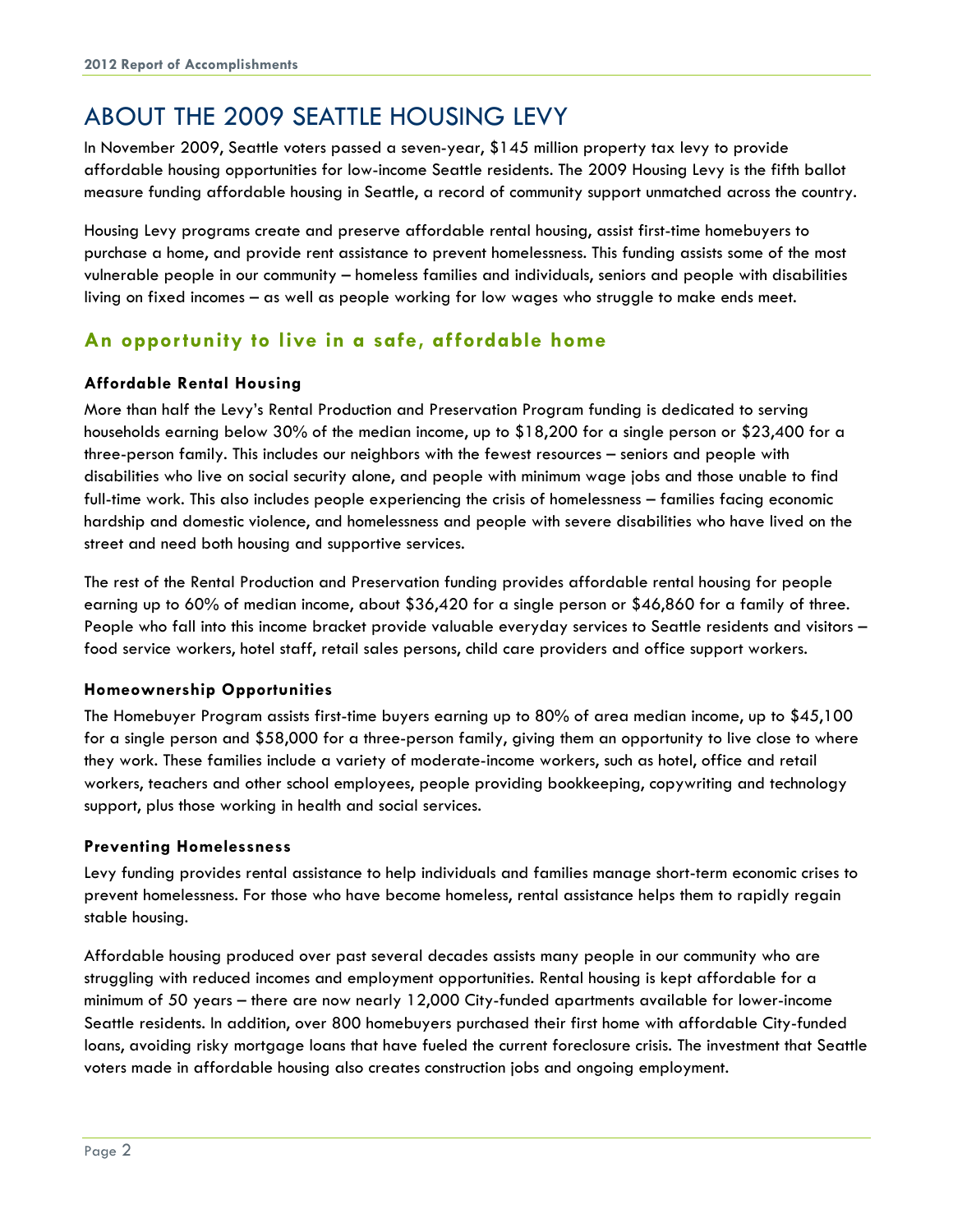#### **Summary of Levy Fund Allocations in 2012**

In 2012, the third year of the current Seattle Housing Levy, all five Levy programs awarded funding:

- **Rental Production & Preservation Program**: \$13.8 million will support eight housing developments with 508 affordable apartments. An additional \$3 million was awarded to three previously funded projects for building improvements and to address a financing gap. The eight new projects will result in over \$137 million in total capital investment, creating jobs and generating state and local revenues. These projects bring total rental housing production to 1,371 units, well on the way to meeting the Levy's seven year goal of 1,670 units.
- **Acquisition & Opportunity Loans**: Three agencies received short-term acquisition loans totaling \$5.58 million to acquire and preserve affordable rental and ownership housing. A&O Loans are intended to respond to opportunities in a slower economic environment. Loans are made using Levy program funds not yet needed for funded projects; repaid loans are then used as permanent financing. The A&O Loan program has now exceeded its goal, securing sites for 225 homes and apartments.
- **Operating & Maintenance Program**: The program made its first funding award, providing approximately \$2.3 million over the next 20 years, which will support operation of 71 units of supportive housing. O&M funding is not available until Levy-funded housing is under development and will begin operation in the coming year. Levy funds are awarded along with other fund sources which enable housing that serves extremely low-income residents to be well maintained, financially viable, and to provide essential services.
- **Homebuyer Program**: \$722,000 was awarded to two lending programs that will assist approximately 19 first-time home buyers. The balance of 2012 funding, \$604,500, will be awarded in Spring 2013. Funds awarded to date will assist 74 buyers initially, and will either be repaid to assist future buyers or support community land trust units that are maintained as affordable housing. The program is on track to meet Levy goals.
- **Rental Assistance Program**: The program began operation this year, allowing continuation of successful programs supported in the past few years by federal stimulus funds. Seven agencies received \$692,042 in Levy funds and, as of the end of 2012, provided short-term rent assistance to 554 households who were at risk of homelessness or experiencing homelessness. The program is meeting goals for households assisted and also for outcomes: 90% of households successfully maintained stable housing when assistance ended, and 84% were in stable housing six months later.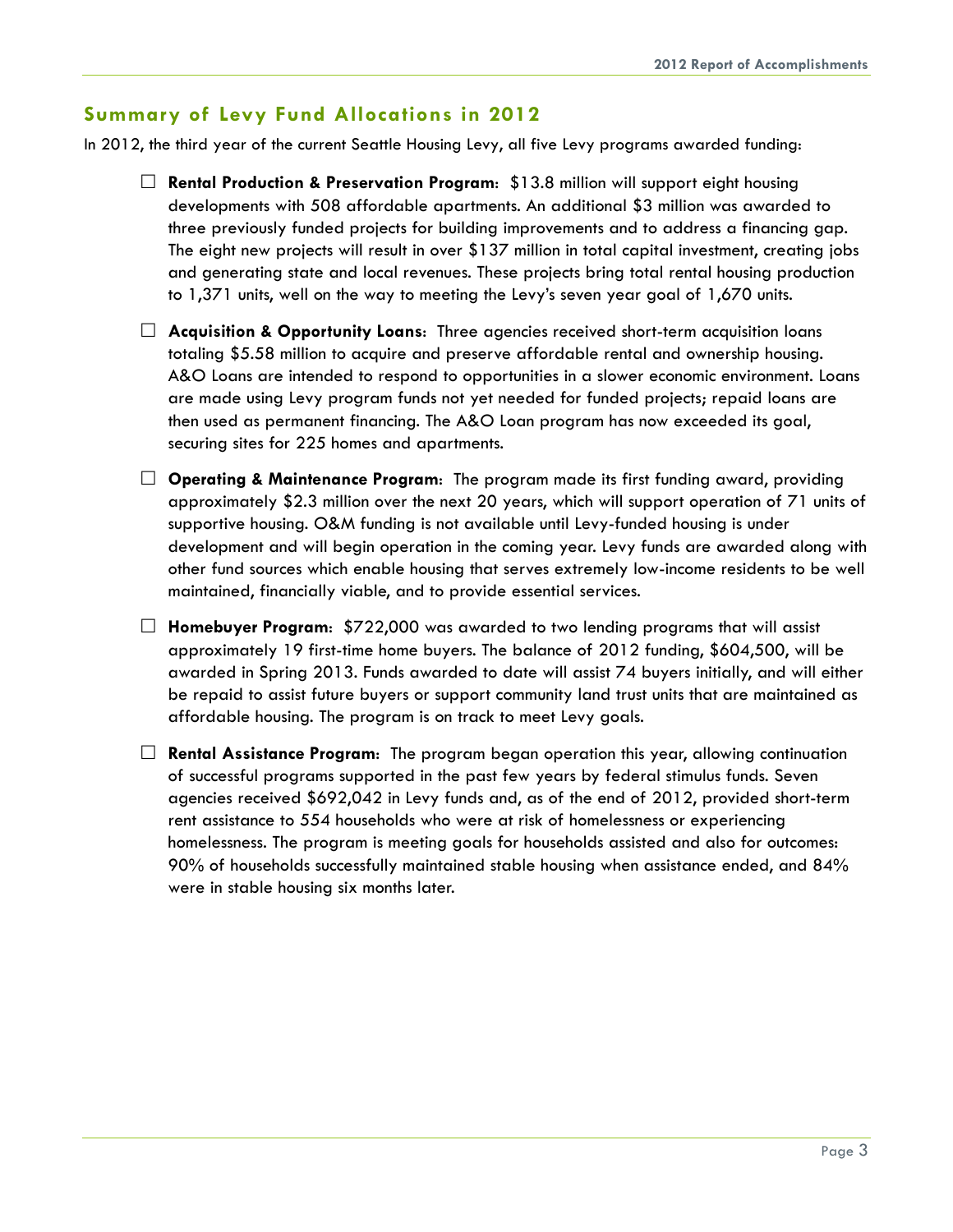|                                                            | <b>Funding</b>                         |                                       | <b>Housing Produced</b>            |                                                |
|------------------------------------------------------------|----------------------------------------|---------------------------------------|------------------------------------|------------------------------------------------|
| <b>Levy Program</b>                                        | <b>Total Levy Funding</b><br>2010-2016 | <b>Funding Committed</b><br>2010-2012 | <b>Levy Goals</b><br>2010-2016     | <b>Housing</b><br><b>Outcomes</b><br>2010-2012 |
| <b>Rental Production &amp; Preservation</b>                | \$104 M                                | \$45 M                                | 1,670 rental units                 | 1,371                                          |
| <b>Acquisition &amp; Opportunity</b><br>Loans <sup>1</sup> | \$6.5 <sub>M</sub>                     | \$6.37 <sub>M</sub>                   | 175 housing units                  | 225                                            |
| <b>Operating &amp; Maintenance</b>                         | \$14.4 M                               | \$2.3 <sub>M</sub>                    | 220 rental units                   | 71                                             |
| <b>Homebuyer Assistance</b>                                | \$9.1 <sub>M</sub>                     | \$3.2 <sub>M</sub>                    | 180 home<br>purchases              | 74                                             |
| <b>Rental Assistance/Homelessness</b><br><b>Prevention</b> | \$4.25 M<br>(over 5 years)             | \$692,000<br>(one year)               | 3,025 households<br>(over 5 years) | $554^2$<br>(one year)                          |

#### **2009 Housing Levy Cumulative Funding and Production – 2010 through 2012**

*<sup>1</sup> Acquisition & Opportunity Loans are short-term loans made with other 2009 Levy program funds that are not yet expended. Funded projects are anticipated to*  receive permanent financing through the Levy Rental Production and Preservation Program or Homebuyer Program, so housing units may be shown under both the *A&O Loan and the permanent funding program.*

*<sup>2</sup> As of December 31, 2012. 2012 funds are not fully expended.*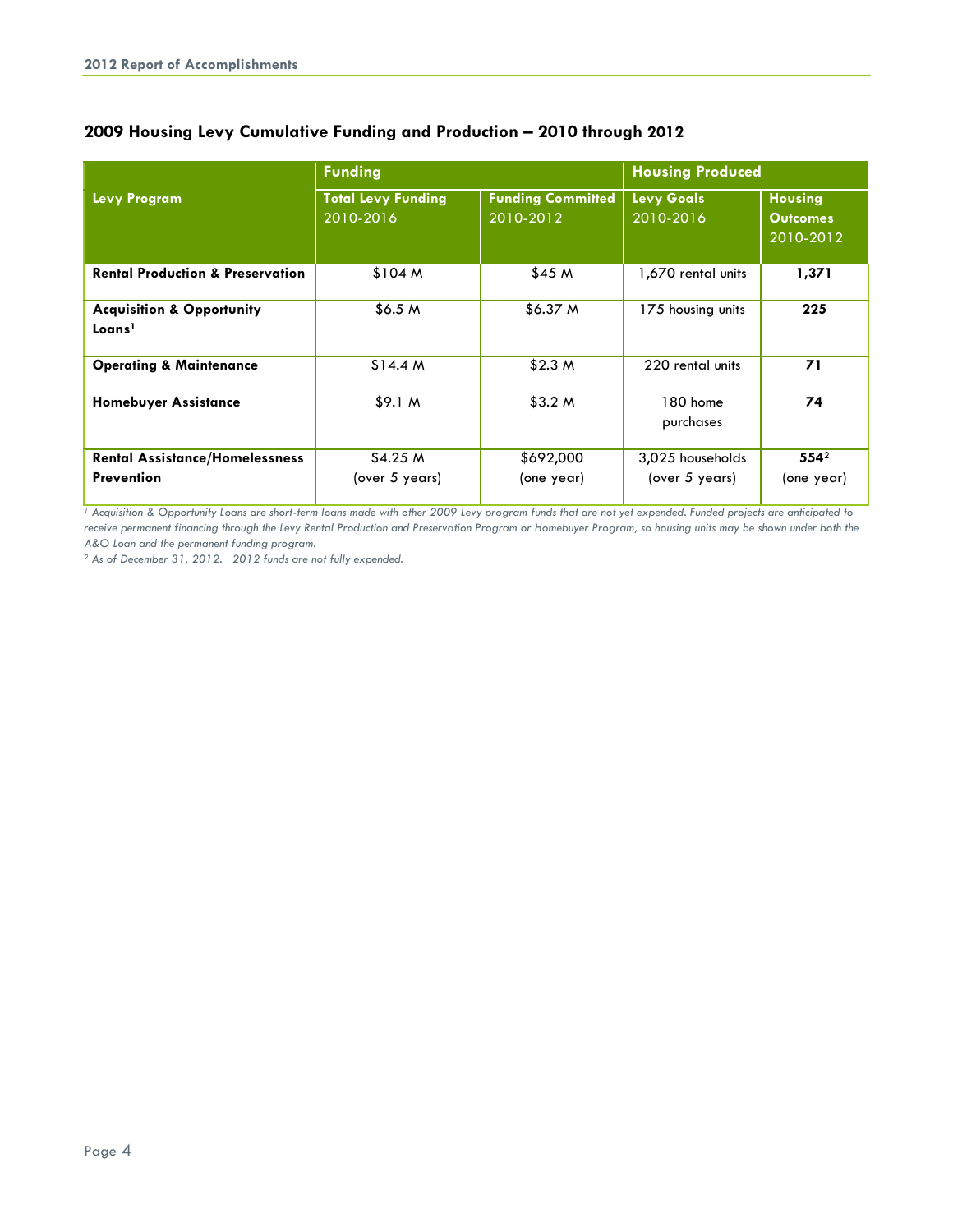## RENTAL PRODUCTION & PRESERVATION PROGRAM

The largest Levy program provides approximately \$14.7 million annually in capital funds to support development of affordable rental housing. Levy funds serve vulnerable people in communities throughout the city, and leverage other public and private investment for housing development and operations.

- $\Box$  The program funds new construction or acquisition/rehabilitation to preserve housing, and the housing serves eligible residents for a minimum of 50 years.
- $\Box$  A large proportion of housing provides supportive services for residents with special needs.
- $\Box$  Physical inspections and a yearly compliance reporting ensures that the housing is well maintained, serves the intended population, and is financially viable.

#### **2012 Funding Summary**

The Rental Production & Preservation Program awarded a total of \$15.6 million in 2009 Levy funds and \$9.8 million in other City-administered housing funds in 2012. Of this, \$13.8 million in Levy funds will support eight housing developments and provide 508 affordable rental units. In addition, funds were awarded to one previously funded project to address a financing gap, and to two existing affordable buildings received funding for building repair, extending the life of older buildings containing 239 affordable apartments. The projects are listed on the following page.

Housing funds were awarded through two competitive Notice of Fund Availability (NOFA) processes. The first NOFA was announced in 2011. It provided funds for housing projects that were competing for federal capital and operating funding through HUD's 202 and 811 programs, which serve seniors and people with disabilities. The second NOFA was conducted in the second half of 2012. Outside of these NOFA processes, funding for Yesler Terrace Phase 1 was approved by City Council and awarded via the Yesler Terrace Cooperative Agreement, as required by Levy policies.

The eight new projects address the funding priorities in the Levy Administrative & Financial Plan:

**Housing for homeless families, individuals and youth, including chronically homeless individuals with disabling conditions**: Caroline W. Apartments, 45 studio apartments for chronically mentally ill residents; Compass on Dexter, 72 apartments, half of which are dedicated to families who are homeless or at risk of homelessness

**Housing for seniors and people with disabilities**: Valor Apartments, 21 one-bedroom apartments for veterans with disabilities; Ballard Senior Housing, 50 apartments for seniors; Third and Virginia, 64 apartments for formerly homeless people, including seniors and people with disabilities; Leschi House, 69 apartments for seniors

**Housing for low-wage working families and individuals**: Hirabayashi Place, 85 apartments for families and individuals; Yesler Terrace Phase 1, 103 apartments for families and individuals, with a preference for households who must relocate due to Yesler Terrace redevelopment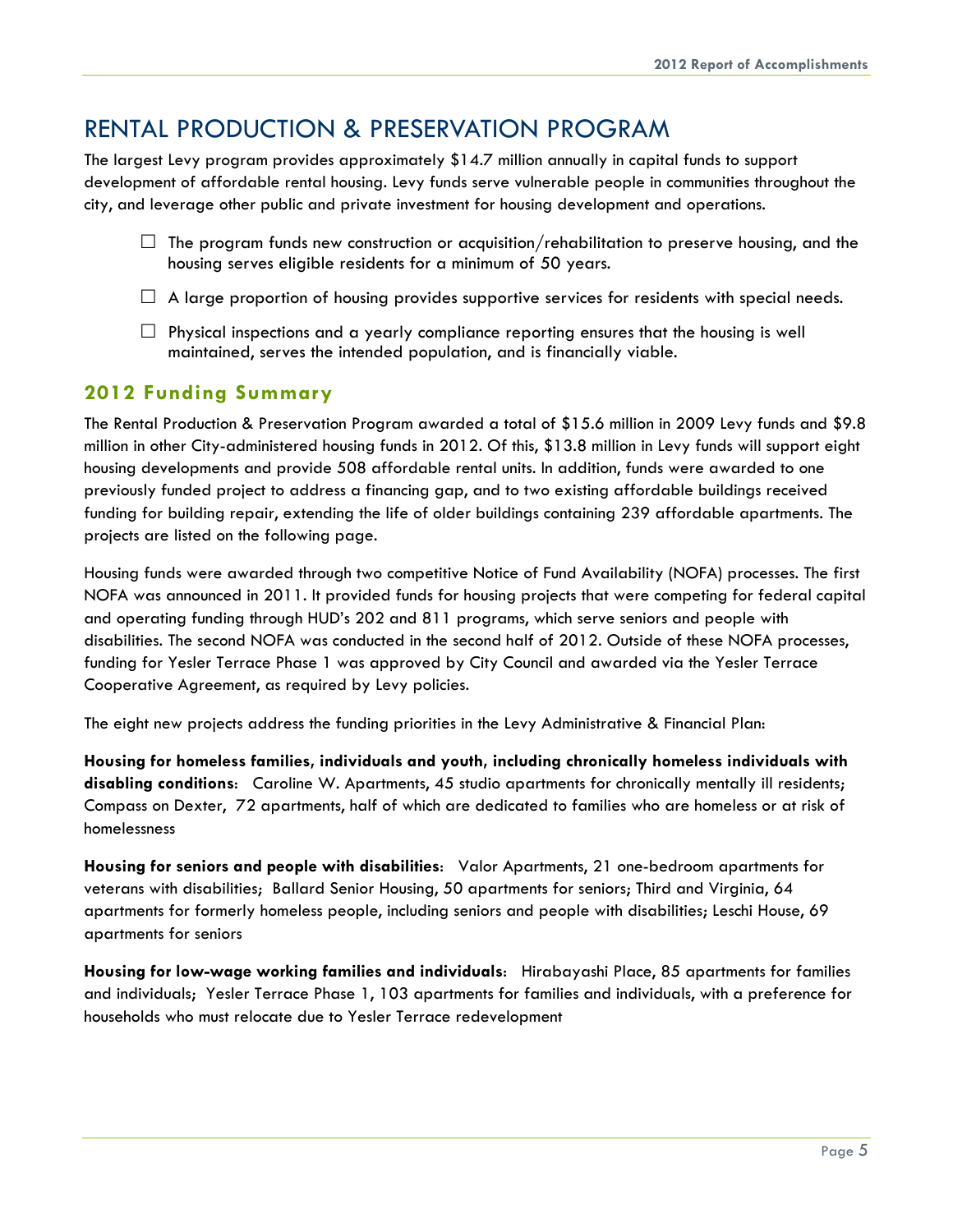| <b>Project Sponsor</b><br><b>Project Name</b>                                                                   | <b>Project</b>                                                                                                                                                                                        | Levy<br><b>Units</b> | <b>Capital Funding</b>                                |               |
|-----------------------------------------------------------------------------------------------------------------|-------------------------------------------------------------------------------------------------------------------------------------------------------------------------------------------------------|----------------------|-------------------------------------------------------|---------------|
| Location                                                                                                        | <b>Description</b>                                                                                                                                                                                    |                      | 2009 Levy \$                                          | Other City \$ |
| <b>Community House Mental</b><br><b>Health Agency</b><br>The Caroline W. Apartments<br>429 & 431 Boylston Ave E | New construction of studio apartments with on-site<br>services for homeless chronically mentally ill residents,<br>on a site owned by the agency.                                                     | 45                   | \$1,850,000                                           | \$0           |
| <b>Community Psychiatric Clinic</b><br><b>Valor Apartments</b><br>12513 - 33rd Avenue NE                        | New construction of one-bedroom apartments serving<br>low-income disabled individuals who are veterans.                                                                                               | 21                   | \$402,982                                             | \$1,185,298   |
| <b>Compass Housing Alliance</b><br><b>Compass on Dexter</b><br>756 John Street                                  | New construction of 1-, 2-, and 3-bedroom units for<br>low-income families, including families who are<br>homeless or at risk of homelessness.                                                        | 72                   | \$500,000                                             | \$3,600,000   |
| <b>Interim Community</b><br><b>Development Association</b><br>Hirabayashi Place<br>424 S. Main Street           | New construction of studio, 1- and 2-bedroom units for<br>low-income working families and individuals                                                                                                 | 85                   | \$4,076,102                                           | \$1,554,111   |
| Low Income Housing Institute<br><b>Ballard Senior Housing</b><br>2014 NW 57 <sup>th</sup> Street                | New construction of studio and one-bedroom<br>apartments for seniors, including five units set aside for<br>homeless seniors.                                                                         | 50                   | \$852,169                                             | \$1,172,641   |
| <b>Plymouth Housing Group</b><br>Third and Virginia<br>2013-2015 Third Avenue                                   | New construction of housing to serve formerly homeless<br>residents who have stabilized and no longer require<br>intensive 24 hour on-site services.                                                  | 64                   | \$2,638,056                                           | \$861,944     |
| <b>Seattle Housing Authority</b><br>Leschi House<br>1011 S. Weller Street                                       | Rehabilitation of 34 existing units and construction of<br>35 new units for seniors. Original building was funded<br>by 1981 Seattle Senior Housing Program bonds.                                    | 68                   | \$1,625,000                                           | \$0           |
| <b>Seattle Housing Authority</b><br><b>Yesler Terrace Phase I</b><br>1105 E. Fir Street                         | New construction of 83 units of replacement housing<br>and 20 units affordable at 60% AMI. Apartments will<br>be offered first to Yesler Terrace residents who must<br>relocate due to redevelopment. | 103                  | \$1,855,000                                           | \$545,000     |
| Total                                                                                                           |                                                                                                                                                                                                       | 508                  | \$13,799,309                                          | \$8,918,994   |
|                                                                                                                 | Rehabilitation of Existing OH-Subsidized Housing - Units Not Counted as 2009 Levy Production                                                                                                          |                      |                                                       |               |
| <b>Catholic Housing Services</b><br>Josephinum Apartments<br>1902 Second Avenue                                 | Extensive interior rehabilitation units and building<br>systems of a former hotel serving extremely low-income<br>and homeless residents.                                                             | 192                  | \$1,476,988                                           | \$1,693,816   |
| Low Income Housing Institute<br><b>Julie Apartments</b><br>1922 Ninth Avenue                                    | Rehabilitation of the residential portion a 5-story studio<br>apartment building, including windows, exterior walls,<br>water system and fixtures. Ground floor occupied by<br>Urban Rest Stop.       | 47                   | \$313,003                                             | \$187,673     |
|                                                                                                                 | Funding Amendment - Project Previously Received Levy Funding, Not Yet Constructed                                                                                                                     |                      |                                                       |               |
| <b>Solid Ground</b><br>Sand Point Phase 2B<br>7400 Sand Point Way NE                                            | New construction of housing for homeless families and<br>individuals. Solid Ground will provide residential<br>services. Final phase of Sand Point homeless housing.                                  | 54                   | \$1,264,465<br>Amendment<br>\$2,609,000<br>2011 award | \$0           |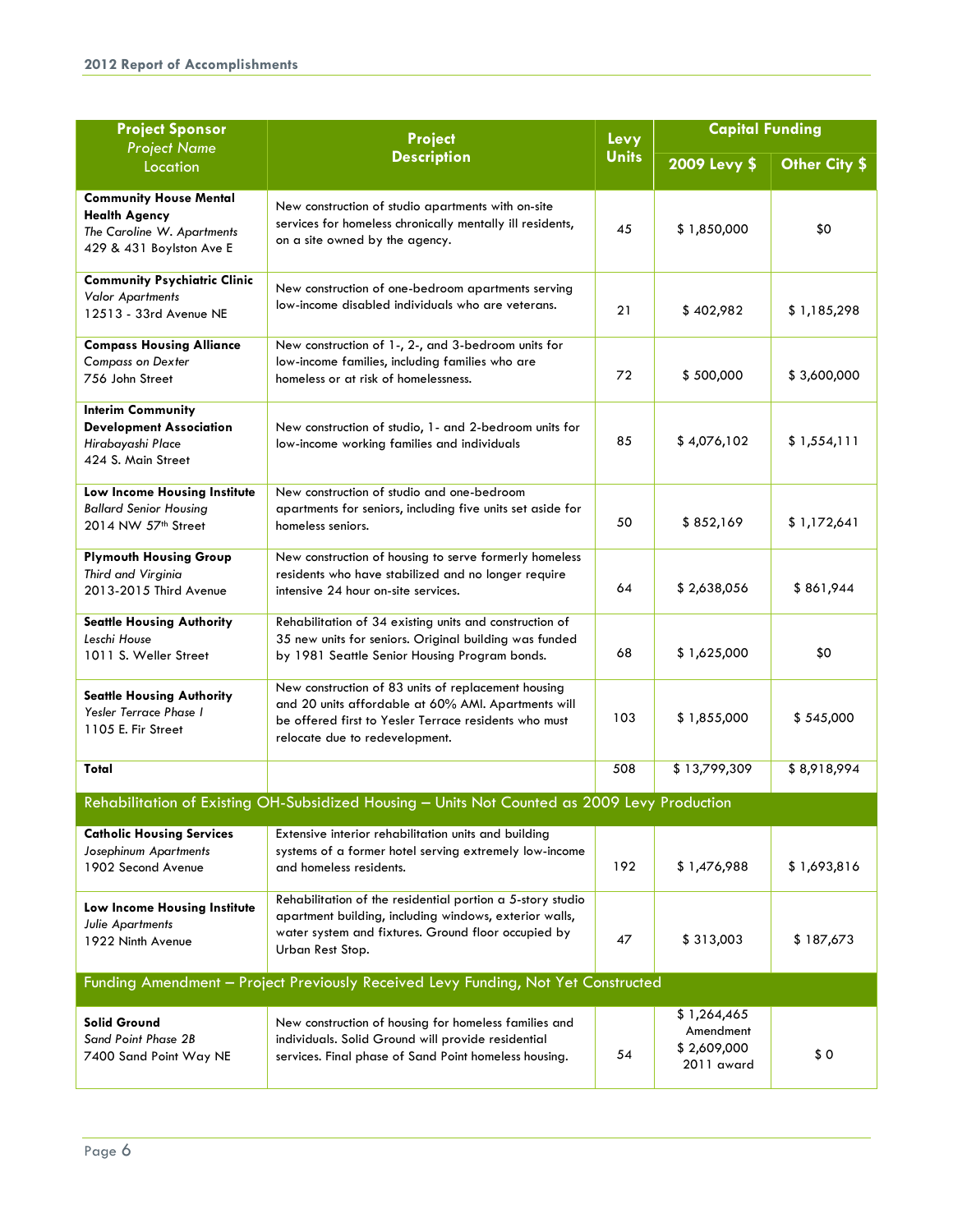#### **Housing Project Size and Location**

The majority of housing developments funded this year are located in center city neighborhoods. Two projects are located in north end neighborhoods of Ballard and Lake City, which have relatively fewer affordable housing options currently available. The majority of housing units are studios and one-bedroom apartments. This unit mix is largely because many funded projects are intended to serve seniors and people with disabilities. About 13% of the apartments are available for larger families, a priority for the City.

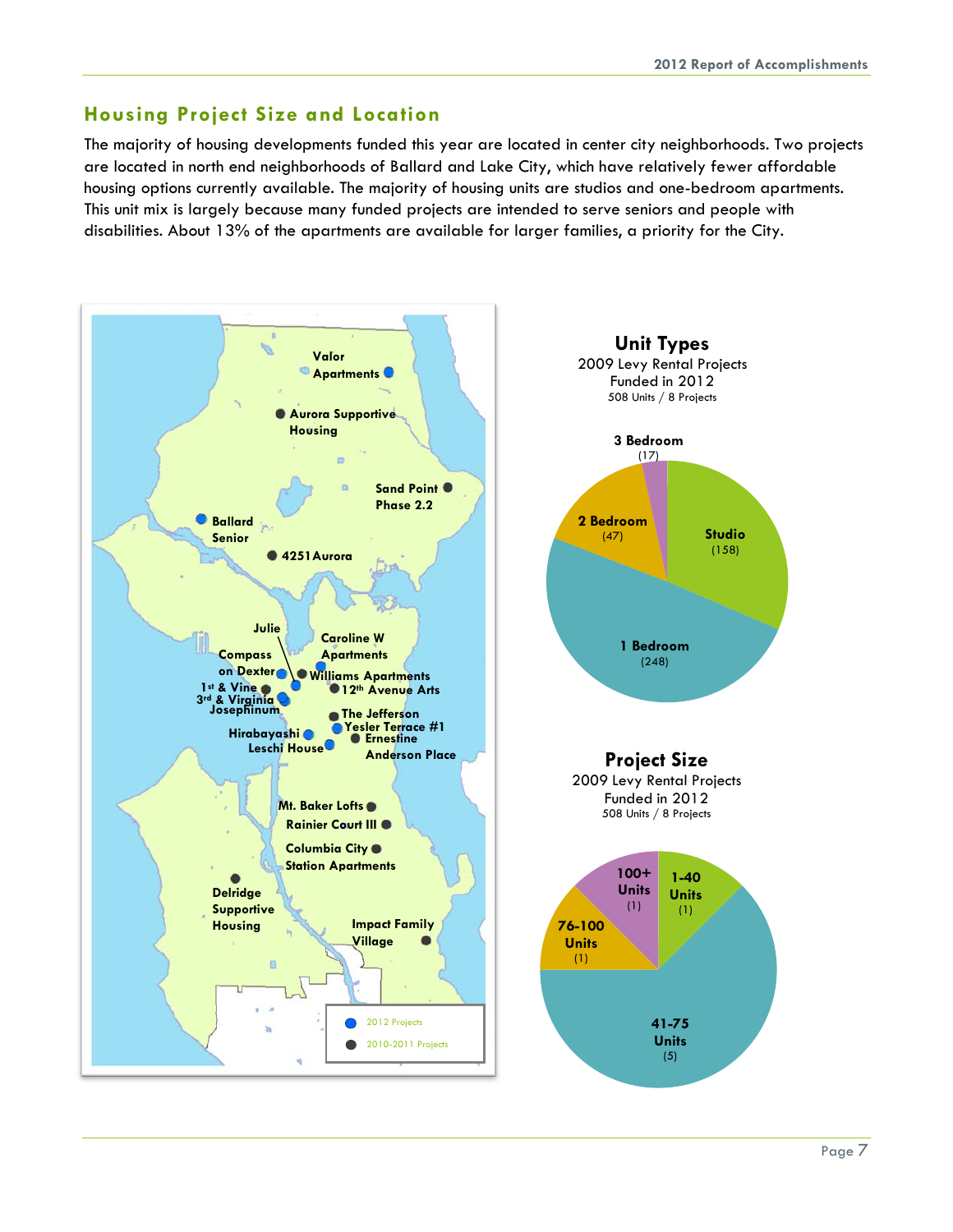### **Housing Affordability and Resident Populations Served**

Of the housing funded in 2012, 58% of the apartments will serve extremely low-income households up to 30% of area median income (AMI). The balance will serve individuals and families up to 50% and 60% AMI who have low wages and often cannot afford market rents. Housing affordable at 80% AMI is eligible for funding but was not proposed by project sponsors.

The allowable incomes and rents are indexed by household size and adjusted annually. In 2013, the income guidelines are:

- $\Box$  30% AMI: \$18,200 for a single person, \$23,400 for a three-person family
- $\Box$  50% AMI: \$30,350 for a single person, \$39,050 for a three-person family
- $\Box$  60% AMI: \$36,420 for a single person, \$46,860 for a three-person family



#### **2010-2012 Funding – Affordability Policy**

Funding awarded in 2010 through 2012 met the affordability requirements established in the Levy ordinance. At least 60% of program funding must support housing that will serve extremely low-income households below 30% of median income. No more than 10% of funding may serve households at 60% to 80% of median income. The remaining funding must support housing serving households at 30% to 60% of median income.

| <b>Affordability Level</b> | <b>Affordability Policy</b><br>% of Funds | <b>Funds Awarded</b><br>in 2010-2012 | <b>Percent of Funds</b><br><b>Awarded</b> |
|----------------------------|-------------------------------------------|--------------------------------------|-------------------------------------------|
| $0 - 30\%$ AMI             | At least $60\%$                           | $$27$ million                        | 60%                                       |
| $31 - 60\%$ AMI            | Up to $40\%$                              | $$18$ million                        | 40%                                       |
| 61 - 80% AMI               | Up to $10\%$                              |                                      | $0\%$                                     |

*AMI: Area median income for Seattle, indexed by household size, established annually by the US Department of Housing and Urban Development (HUD)*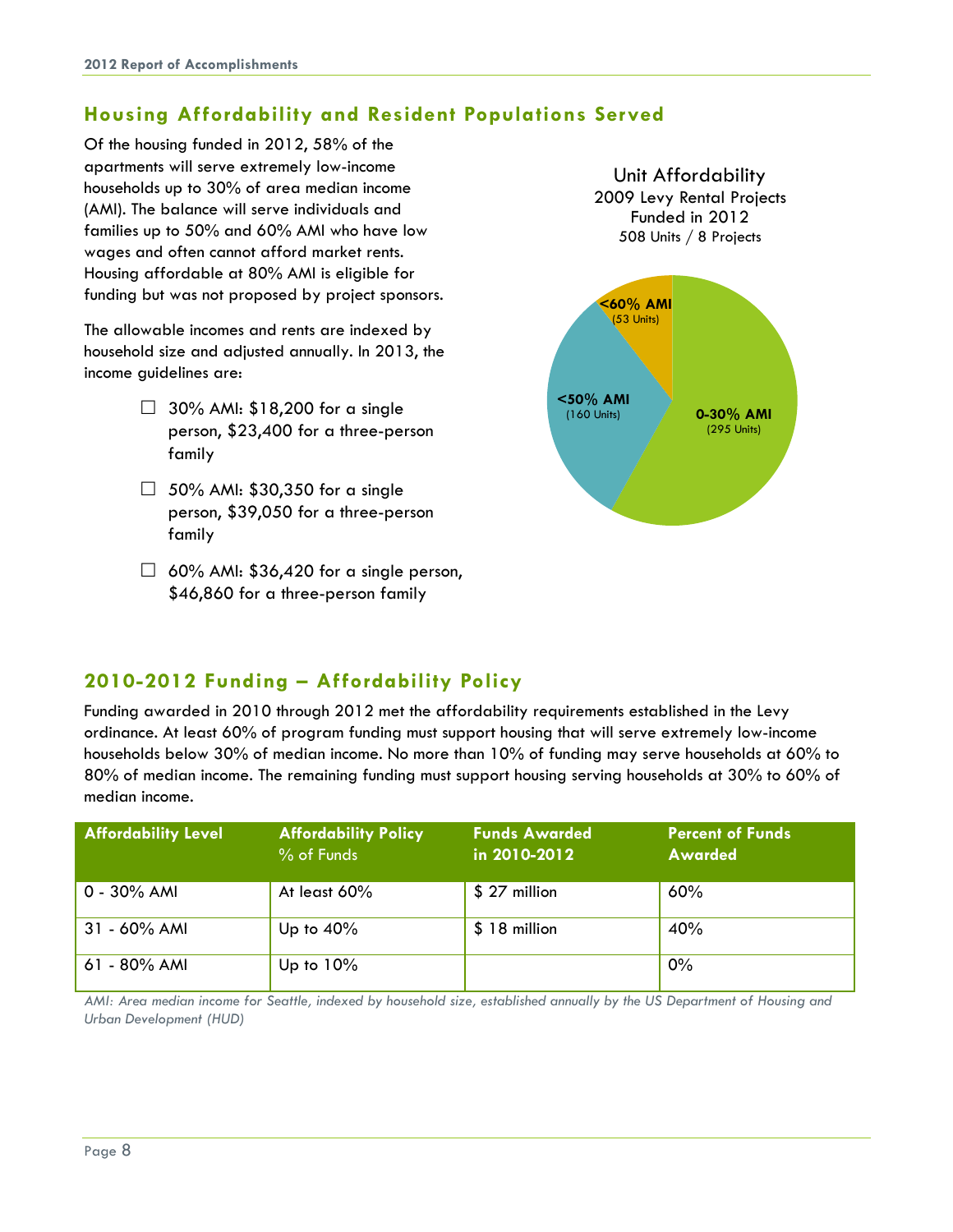#### **Capital Funds Leveraged**

The success of the Rental Production & Preservation Program depends on leverage of other public and private funds. Securing other capital sources continues to be challenging, and City staff works closely with the State, County, Housing Finance Commission and other funding partners to align funding priorities whenever possible.

In 2012, Levy-funded housing developments will secure an estimated \$114 million in non-City capital sources – resulting in over \$137 million in total capital investment in low-income housing development. This investment creates construction jobs and ongoing employment, and generates State and local revenue.

The following table shows the major sources of capital funds. Tax credit equity investment by private sector investors continues to be the largest source. Private sector lending is a significant source for housing developments that are able to support mortgage debt. The levels of federal funding and owner contributions were unusually high in 2012. Federal funding included awards from HUD's 811 and 202 programs, which serve seniors and people with disabilities, as well as HUD's Choice Neighborhoods Initiative grant to the Seattle Housing Authority for Yesler Terrace redevelopment. Owner contributions included Seattle Housing Authority investments in two housing developments. The State Housing Trust Fund, which had limited funds available in 2012, continued to be an important resource.

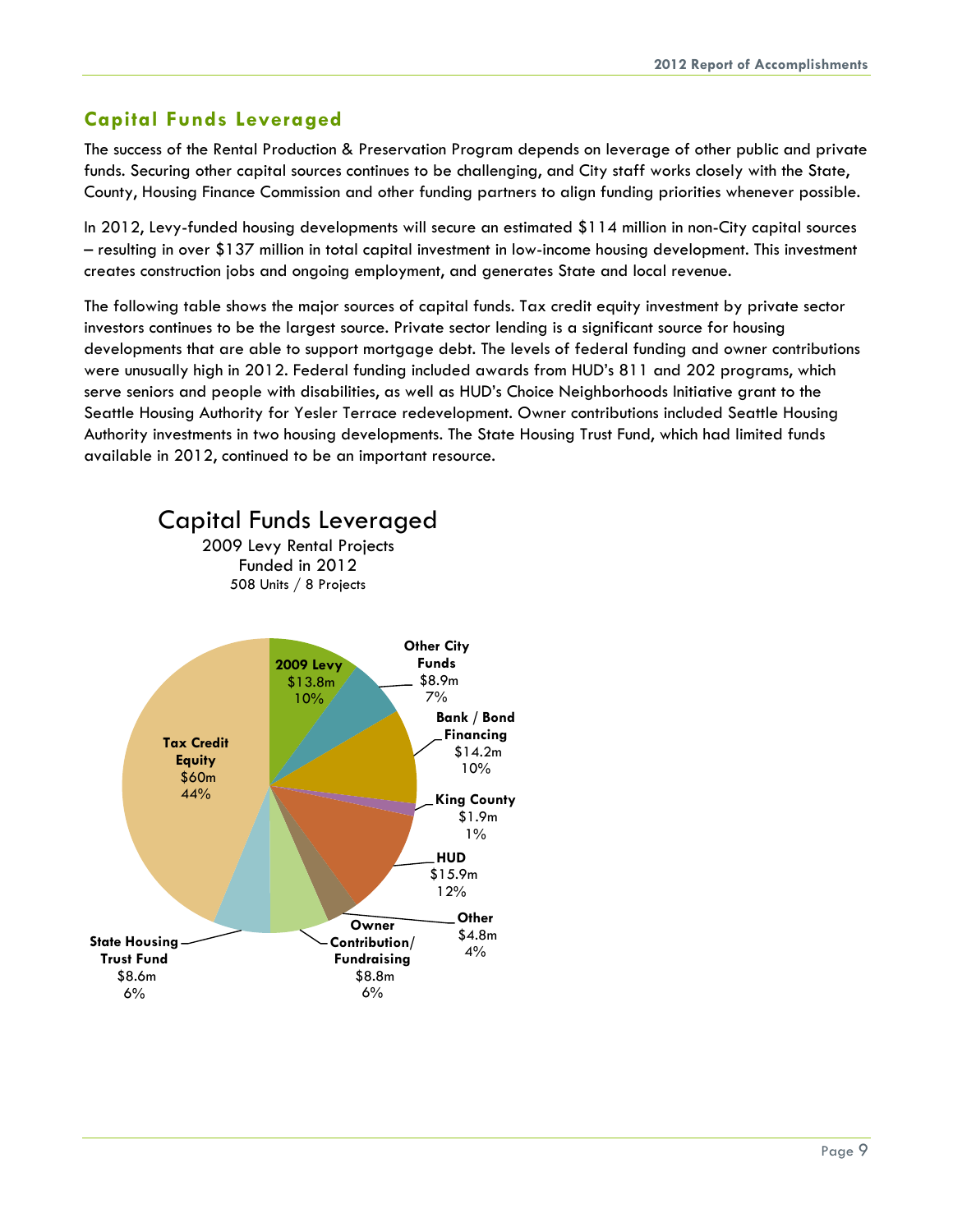## ACQUISITION & OPPORTUNITY LOANS

Acquisition & Opportunity (A&O) Loans are designed to respond to opportunities in a slower economic environment. They provide short-term financing to encourage strategic acquisition of sites for low-income housing development, either rental or homeownership. These loans are expected to be repaid when the project secures permanent project financing, using City and non-City sources.

- $\Box$  Funding is prioritized for projects that take advantage of current market conditions with a low acquisition cost and/or projects expected to leverage significant capital, operating or services funding, and short-term acquisition financing is critical to achieving cost savings or leverage.
- $\Box$  Preference is given to development in high-capacity transit station areas and acquisition/rehabilitation of existing buildings.

#### **Available Funding**

The Levy authorized \$6.5 million for A&O Loans, using funds from other 2009 Levy programs that are not yet needed. When loans are repaid, the funds are used for permanent financing. In addition, the City Council provided authority for up to \$5 million in short-term acquisition lending using the fund balance of the Operating & Maintenance Program from prior levies. Loans are available throughout the year.

#### **2012 Approved Loans**

Three housing developments received Levy-funded acquisition loans that will produce 90 affordable homes. The A&O Loan program has now exceeded its Levy production goal.

**Capitol Hill Housing, Haines Apartments**. Capitol Hill Housing received a \$2,398,475 loan to acquire a 30 unit building with HUD Section 8 operating subsidies which was at risk of converting to market rate housing. The building will continue to serve the current senior residents, all of whom have extremely low incomes. The 1905 building needs updating, which will be accomplished when permanent financing is secured. The building previously received energy conservation improvements through the Office of Housing's HomeWise Program.

**Bellwether Housing, Parker Apartments.** Bellwether received a \$1,575,000 loan to acquire a 50-unit vacant building previously used for student housing. The building contains one- and two-bedroom units and will be rented to individuals and small families, half below 50% of median income and half below 60% of median income. Bellwether plans to do limited improvements to the building at acquisition and more substantial rehabilitation when permanent financing is secured.

**Homestead Community Land Trust, REO Acquisitions.** Homestead CLT received a \$1,600,000 loan to purchase 20 homes from private lenders' real estate owned (REO) inventory of foreclosed homes. Homestead will use Office of Housing HomeWise funds and other sources to rehabilitate the homes. The program will help rebuild and stabilize neighborhoods affected by foreclosure. The loan will be repaid when the homes are sold to eligible buyers; the land trust model will ensure long-term affordability.

#### **Loans Repaid During 2012**

One Levy acquisition loan, **Downtown Emergency Service Center's Delridge Supportive Housing,** was repaid in 2012. The project was awarded permanent Levy financing in 2011. The A&O loan was repaid when the remaining capital development sources were secured. The housing is now under construction.

Four A&O Loans are currently outstanding, with a combined balance of \$6.37 million.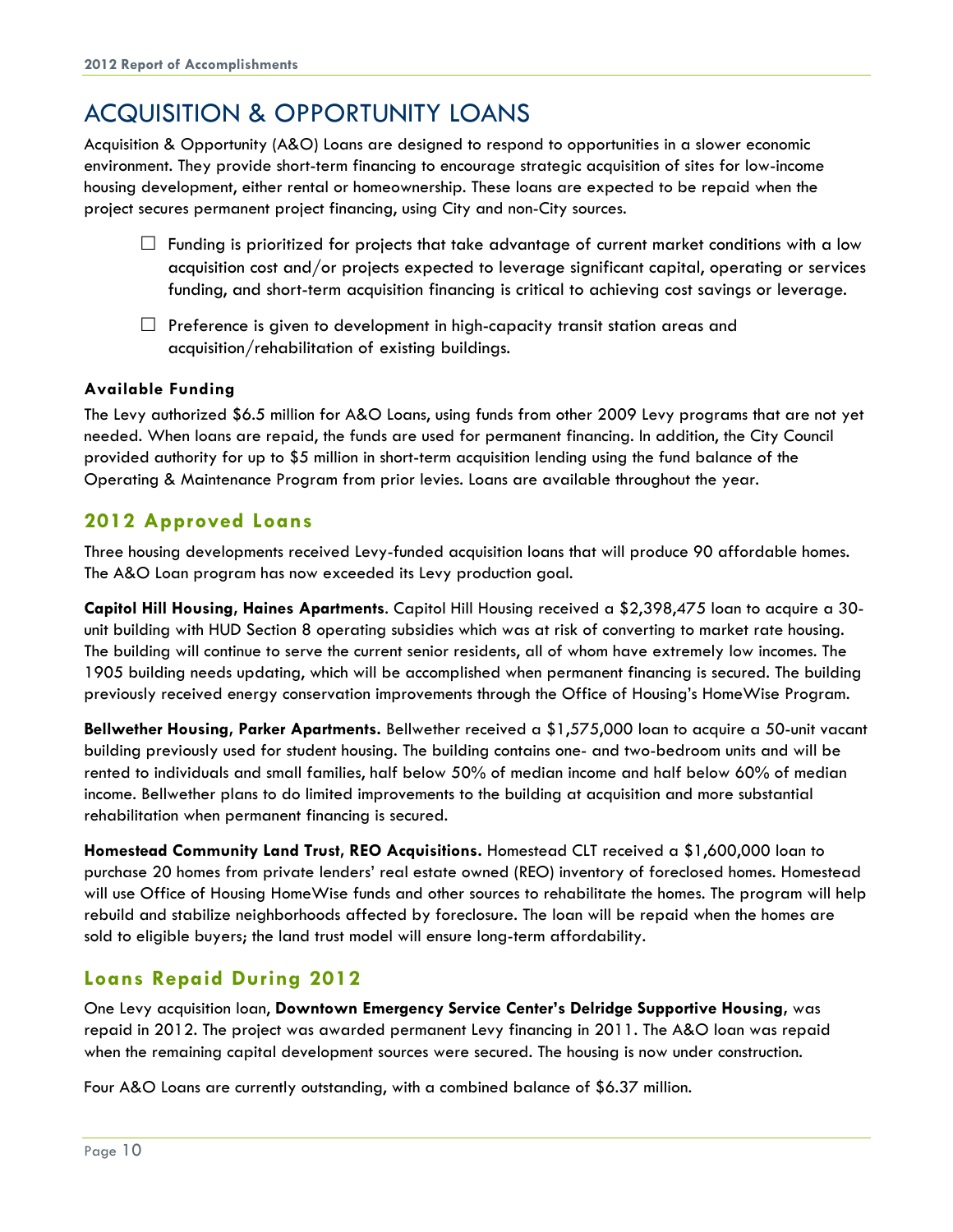## OPERATING & MAINTENANCE PROGRAM

The Operating & Maintenance (O&M) Program provides annual subsidies for buildings that serve extremely low-income residents who pay very low rents that are insufficient to support building operations. Levy funds provide supplemental operating income to ensure that the City-assisted housing is well maintained and financially viable.

- $\Box$  Funds are awarded to housing that has received Levy capital funds and will serve extremely low income and/or homeless residents below 30% of median income.
- $\Box$  Projects receive a 20-year operating support commitment. Funds are allocated each year to fill the gap between project income and expenses, up to a maximum of \$2,500 per unit per year, with future adjustments for inflation.

#### **Additional Operating Support Using Seattle Housing Authority Section 8 Vouchers**

Projects that receive capital funding through the Levy may apply for project-based Section 8 vouchers. The Seattle Housing Authority committed 500 Section 8 vouchers over the seven-year term of the Housing Levy, depending on availability of federal funds. As with the Levy O&M funding, housing with Section 8 vouchers must serve households that have incomes below 30% of median income. Historically, Section 8 vouchers have been reserved for projects that serve a high-need homeless population. Voucher awards are subject to the approval of the Seattle Housing Authority Director.

#### **2009 Levy Funding Commitments**

O&M awards are made to housing developments funded with 2009 Levy rental housing funds that will begin operating within the next year. The projects are reviewed in coordination with other funders through the King County Operating, Rent Assistance and Services (ORS) funding round, which allows strategic allocation of federal and local sources as projects come on-line.

In 2012, Levy O&M Program funding was awarded to **Catholic Housing Services' 4251 Aurora Supportive Housing.** The 71-unit homeless housing project received an O&M commitment of \$115,000 annually for 20 years. The project also received a 5-year services funding commitment from King County and 25 SHA Section 8 vouchers.

Five additional 2009 Housing Levy housing projects have now received operating and services funding through the ORS process. These projects were awarded operating funds including SHA Section 8 vouchers, federal Veterans (VASH) vouchers, and federal McKinney funding, and services funding from King County, McKinney and other sources.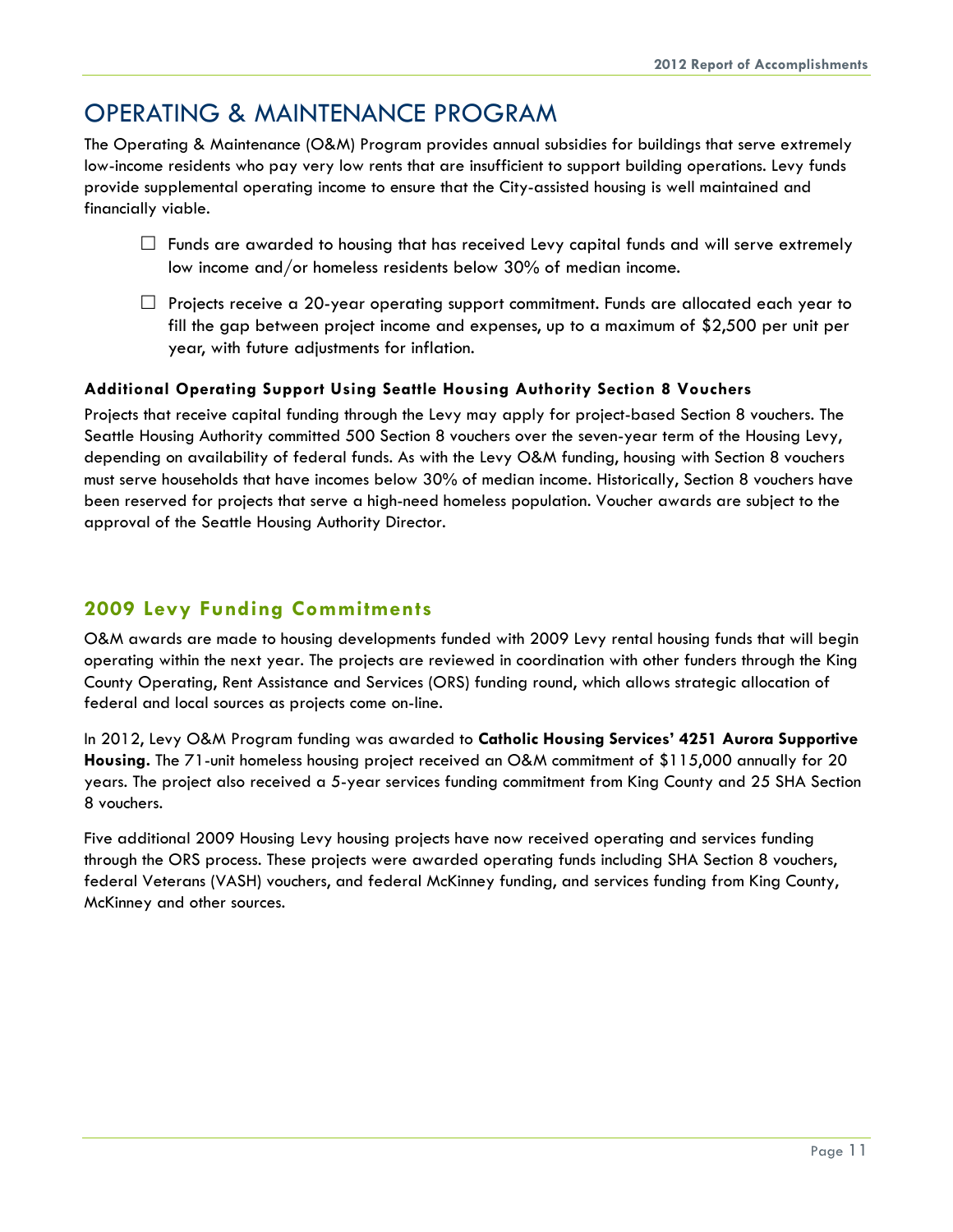## HOMEBUYER PROGRAM

The Homebuyer Program creates affordable homeownership opportunities through low-interest deferred loans to first-time homebuyers and loans to nonprofits. Eligible homebuyers may purchase a single family home, townhome or condominium anywhere in Seattle. Approximately \$1.3 million in new funding is available annually, plus any loan repayments from prior housing levies.

- $\Box$  Homebuyers apply for assistance through nonprofit housing agencies, participating lenders, and housing developers that have received an allocation of City funds.
- $\Box$  The program provides deferred loans up to \$55,000, depending on each borrower's need. Borrowers may receive larger loans, up to \$70,000, if City funds are pooled with other subsidies and the average City subsidy is no greater than \$45,000 per loan.
- $\Box$  Loans are repaid upon resale or refinancing, providing revolving funds for additional homebuyer loans, or are invested in homes that will remain affordable in perpetuity.
- $\Box$  In 2012, in light of the continuing recession and foreclosure crisis, loans also supported preservation of distressed affordable ownership units and acquisition of foreclosed, real estate owned homes.

#### **2012 Funding Commitments**

The Office of Housing awarded \$722,000 in Levy funds and \$587,000 in federal HOME funds to two lending programs in spring 2012. A second funding round to allocate the remaining 2012 funds was planned for the fall, but has been delayed until early 2013 due to staff turnover. The two lending programs will assist approximately 33 homebuyers, of whom about 19 will receive Levy-funded loans over the next 12 to 18 months.

- **Homestead Community Land Trust**: \$378,000 Levy, \$391,000 other OH funds. Homestead will acquire up to 15 homes; a number of the homes are available through partnerships with developers who offer reduced purchase price of the home or land.
- **Washington State Housing Finance Commission**: \$344,000 Levy, \$195,000 other OH funds. The Commission will assist up to 18 homebuyers, matching City funding with up to \$15,000 per buyer with its own House Key Plus Seattle down payment assistance program.

In 2012, Homestead Community Land Trust launched a new program to purchase and rehabilitate homes that have been foreclosed and are held by lenders in real estate owned (REO) inventories. OH provided an Acquisition & Opportunity loan to acquire approximately 20 properties; OH's HomeWise funds and other sources will be used to rehabilitate the homes prior to sale to income-eligible buyers. The buyers are expected to use Levy Homebuyer funds to assist with home purchases.

In addition, OH provided Levy funding as part of a loan to HomeSight to refinance the Pontadera Condominiums. The funding included \$136,859 in 2009 Levy funds and \$175,769 from prior Levy program income. This large, mixed-income homeownership project was constructed on surplus City-owned property in the Jackson Place neighborhood, and came on line just as the recession devastated the condominium market. The refinancing loan preserved affordability for 48 homes.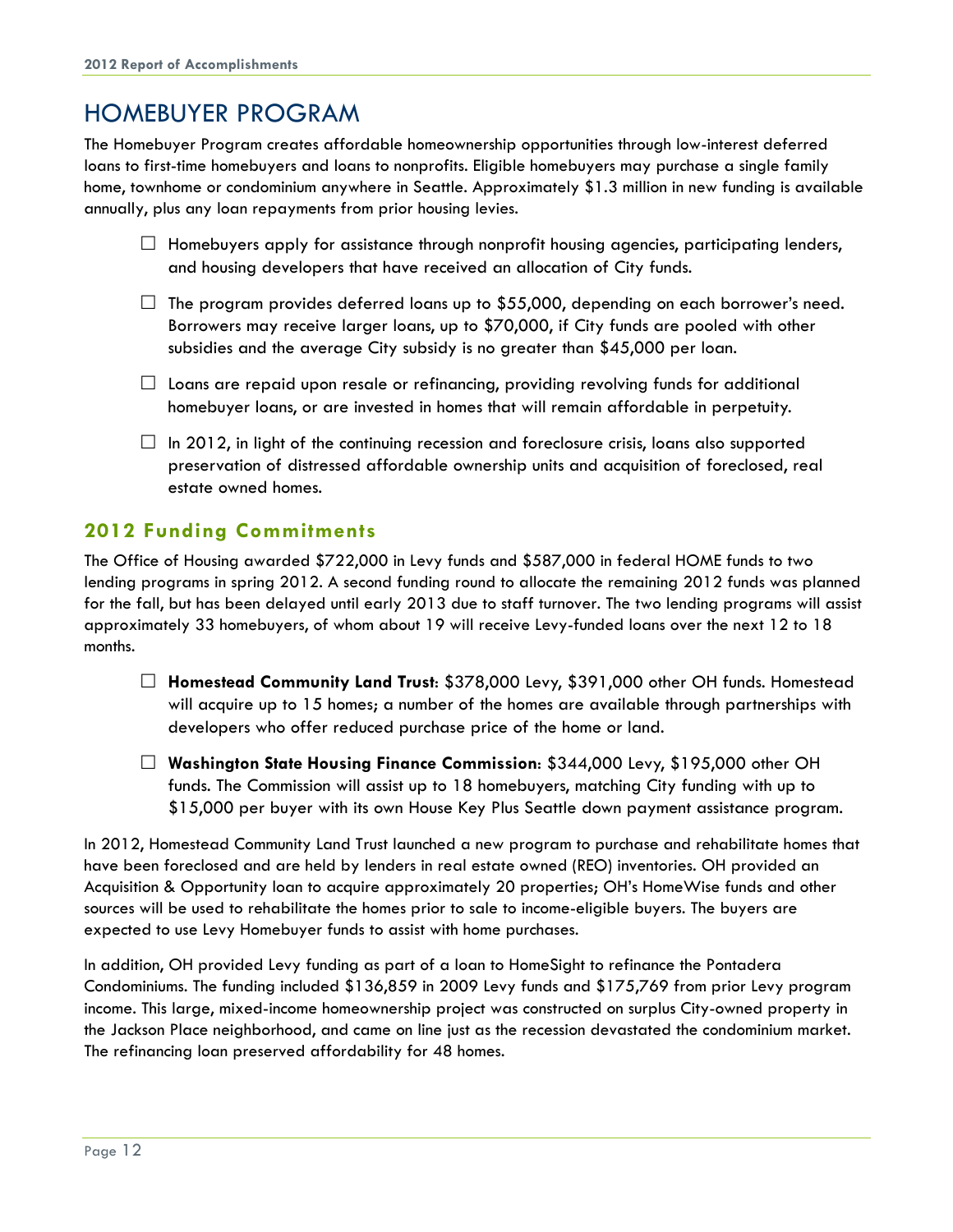#### **2012 Home Purchases**

In 2012, eleven buyers purchased their first home using Levy funds awarded in 2012 or prior years, including Levy program income from prior loan repayments. The average Levy loan amount was \$45,614. The number of Levy loans closed was lower this year because of the need to allocate federal funds (HOME program income) subject to expenditure deadlines. Therefore a larger number of Levy-funded loans are anticipated to close in 2013, including buyers of the new Homestead program selling rehabilitated foreclosed homes.

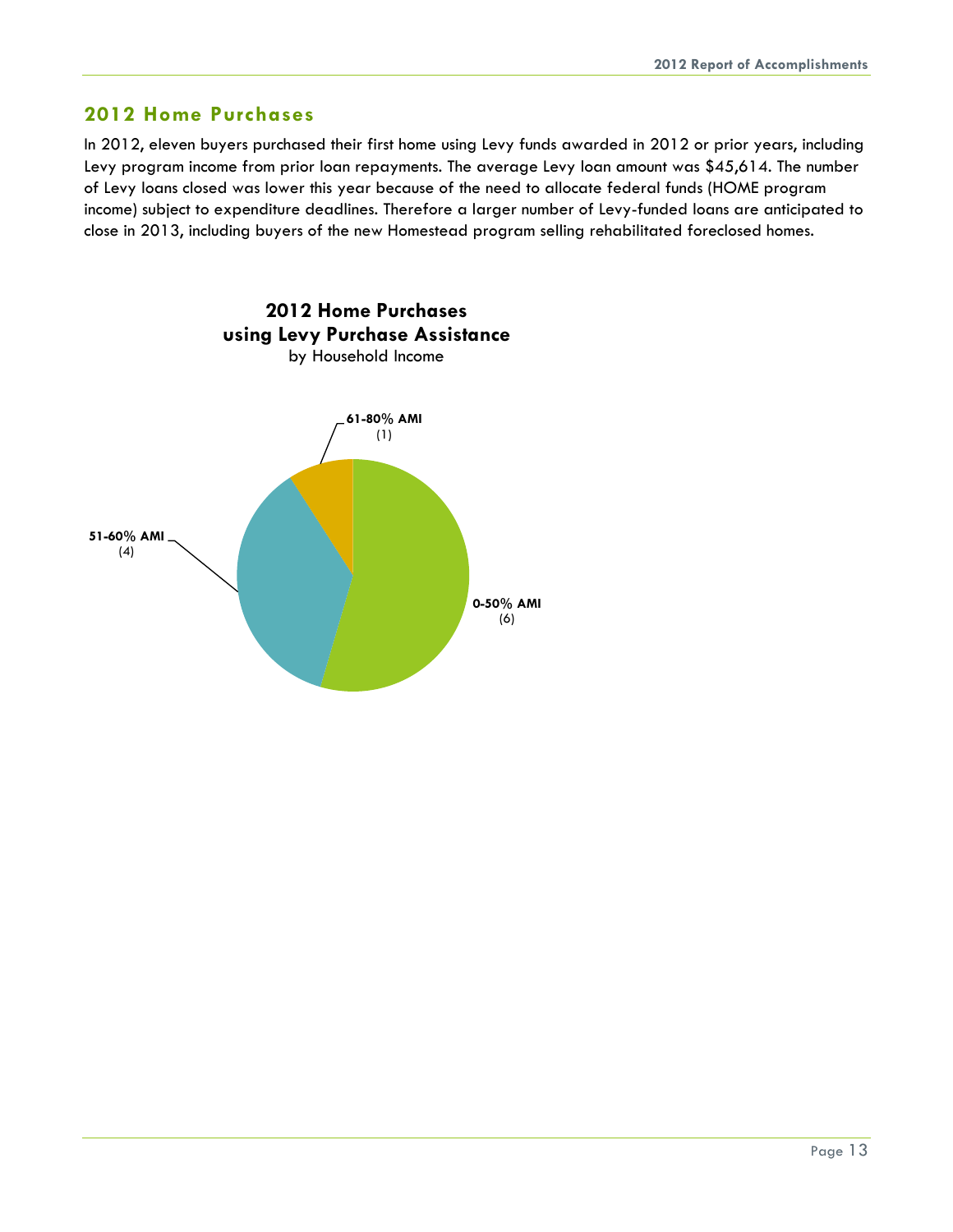## RENTAL ASSISTANCE PROGRAM

The Rental Assistance Program funding supports homeless prevention and housing stabilization programs administered by the Seattle Human Services Department (HSD). The program serves families and individuals who are at risk of homelessness or experiencing homelessness. Beginning in 2012, approximately \$850,000 is available annually. The program goal is to assist 605 households annually and evaluate their housing stability six months after rental assistance ends.

- $\Box$  The program provides short-term (one to three months) or medium-term (up to six months) rental assistance for households with incomes up to 50% Area Median Income (AMI) who are at imminent risk of homelessness.
- $\Box$  Levy funding is used for rent assistance, security and/or utility deposits, move in costs, and rental and utility arrears.
- $\Box$  Program activity and performance are monitored with the region's Homelessness Management Information System, Safe Harbors.

#### **2012 Funding**

HSD allocated \$692,042 in 2012 and contracted with seven community-based nonprofit agencies to provide rental assistance. The Homelessness Prevention agencies offer rich culturally and linguistically relevant services, target services to underserved communities and communities with emerging needs, and provide specialized programs for a range of household types, including young adults, families with children, and single adults.

The participating community-based agencies include Interim Community Development Association, Muslim Housing Services, Neighborhood House, Solid Ground, Wellspring Family Services, YMCA of Greater Seattle, and YWCA Seattle-King-Snohomish Counties.

In 2012, the program achieved these milestones:

- $\Box$  HSD's homelessness prevention programs assisted 714 households with 1,396 individuals.
- $\Box$  554 households received Levy rental assistance funds, averaging \$1,204 per household.
- $\Box$  Of the households exiting the program in 2012, 574 households or 90% successfully averted eviction and/or maintained or achieved stable housing at program exit.
- $\Box$  Of the households eligible for the six-month housing stability follow-up in 2012, 279 households or  $84\%$  were in stable housing six months after rent assistance ended.1
- $\Box$  HSD received additional grant funding to support the integration of financial empowerment services into homelessness prevention programs. Agency staff participates in training to support clients with tools to achieve long-term financial stability and decrease the need for repeat services.

*<sup>1</sup> Based on 334 households eligible for the six-month housing stability follow up during 2012*: *agencies were able to contact 297 households, 279 households reported housing stability Source: 2012 HSD Program Contract Reports*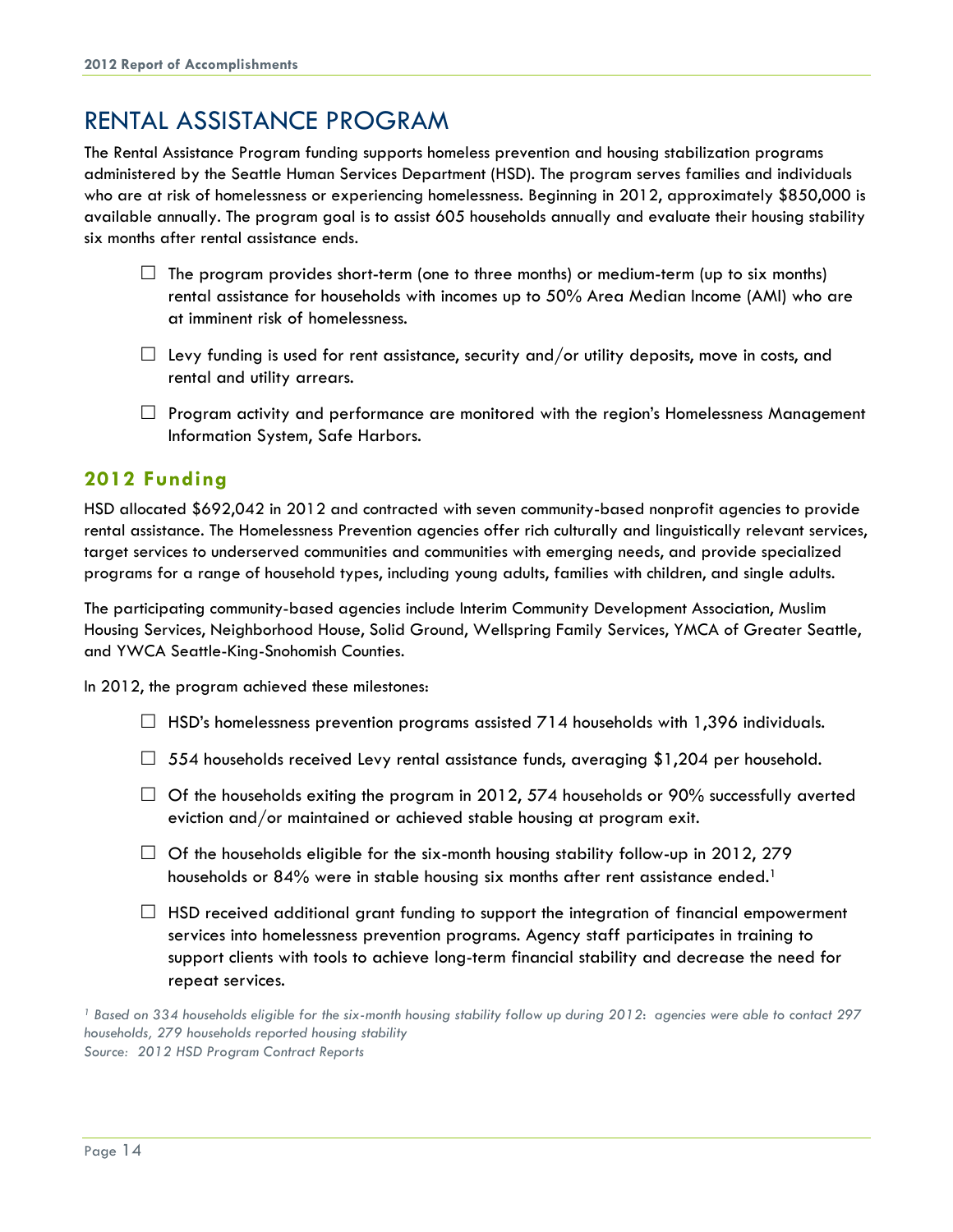| Households Served in Homelessness Prevention Program, 2012<br>Total Households (714) Total Individuals (1,396) |                          |                         |
|----------------------------------------------------------------------------------------------------------------|--------------------------|-------------------------|
| <b>Client Characteristics</b>                                                                                  | Households / Individuals | <b>Percent of Total</b> |
| Extremely low-income household (below 30% of<br>median income)                                                 | 599 households           | 83.9%                   |
| Household with children 0-17 years                                                                             | 387 households           | 54.2%                   |
| Single parent households with children 0-17 years                                                              | 214 households           | $30.0\%$                |
| People of color/ethnic minority individuals                                                                    | 1,003 individuals        | 71.8%                   |
| Limited English proficient individuals                                                                         | 560 individuals          | 40.1%                   |
| Disabled individuals                                                                                           | 272 individuals          | 19.5%                   |
| Refugee/immigrant individuals                                                                                  | 161 individuals          | 11.5%                   |

*Source: Safe Harbors HMIS, Homelessness Prevention Program Client Profile Report 2012*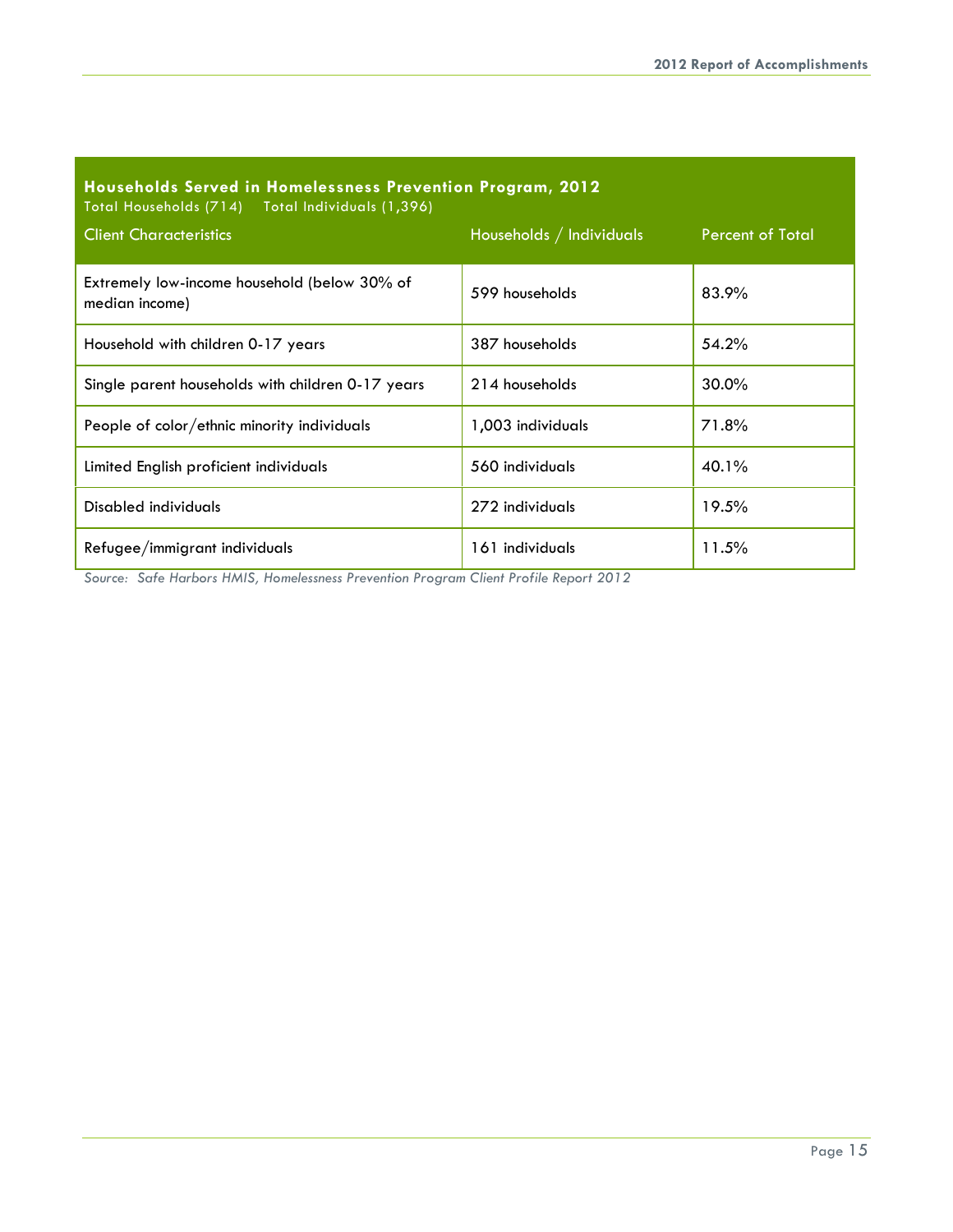## LEVY FUNDING POLICIES

#### **Administrative & Financial Plan**

Housing Levy programs are guided by policies in the Levy Administrative & Financial Plan adopted by the City Council every two years. The plan is prepared by the Seattle Office of Housing, with the participation of the Seattle Department of Human Services, the Housing Levy Oversight Committee, and the involvement of stakeholders for each of the five Levy programs.

#### **Allocation of Levy Funds**

All Levy programs award funds through a competitive application process. The Rental Production & Preservation funds are made available via a combined Notice of Fund Availability (NOFA) along with other housing funds administered by the Office of Housing and funds administered by other local and statewide funders. Applicants are typically nonprofit housing developers, sometimes in partnership with agencies that provide supportive services. Organizations that receive Levy funds commit to provide below-market-rate housing to low-income households for at least 50 years.

Operating & Maintenance Funds are also made available in a combined NOFA with other sources that support building operations, rental assistance, housing-based services and other housing assistance. This coordinated funding approach helps to maximize the operating and services funding that can be secured, enabling Levy-funded housing to serve extremely low-income and homeless people.

Levy Homebuyer funds, combined with federal funds administered by the Office of Housing, are awarded through a competitive process to housing development projects and/or mortgage lending programs. First-time homebuyers apply for down payment assistance loans through the selected lenders and nonprofit partners.

The availability of Acquisition & Opportunity Loans was announced in 2010. Unlike other Levy programs, applicants may submit project proposals on a rolling basis rather than a set deadline, enabling project sponsors to take advantage of market opportunities. This highly competitive program requires that applicants and projects meet additional selection criteria.

Rental Assistance funds are administered by the Seattle Human Services Department, which selected service providers via a Request for Investment process.

#### **Housing Levy Oversight Committee**

Housing Levy Oversight Committee members are appointed by the Mayor and City Council to monitor the progress of Levy programs. The Oversight Committee reports to the Mayor and Council on program accomplishments and makes recommendations for policy changes in the Administrative & Financial Plan. The Oversight Committee typically meets quarterly and is staffed by the Office of Housing. In 2012, the Oversight Committee reviewed and recommended policy changes to the Administrative & Financial Plan for program years 2012-2013. At the request of City Council, this involved review of Levy policies related to funding for Yesler Terrace redevelopment.